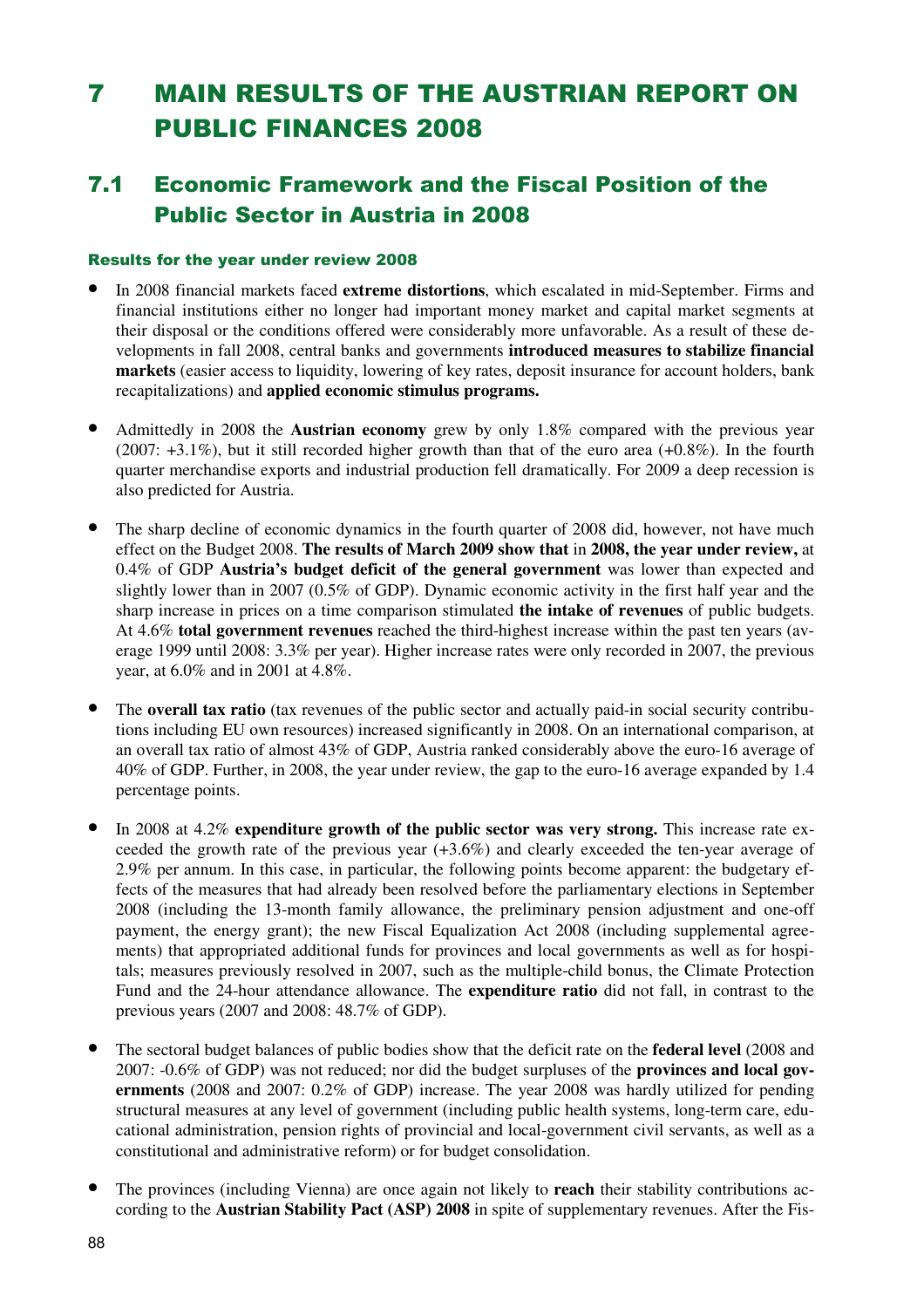cal Equalization Act 2005 had already provided additional funds in the amount of EUR 212 million for the years 2005 to 2007, the Fiscal Equalization Act 2008 allowed for a further **(net-) additional income for the provinces and local governments**. When extra-agreed expenditures (24-hour attendance, the guaranteed minimum income, child care) are taken into account, the additional revenues for 2008 amounted to a net EUR +240 million.

• **In the EU area,** the economic and budget environment worsened dramatically as early as 2008 on the backdrop of the financial and economic crisis, so that Austria's budget position improved on an international comparison: In a weighted average, the deficit rate of EU countries exceeded Austria's ratio by 1.5 respectively 1.9 percent. (Austria: -0.4% of GDP; euro 16: -1.9% of GDP; EU 27: -2.3% of GDP). However in 2008 seven of the 27 EU states recorded a budget surplus (2007: 11 EU states).

#### Midterm development of revenues and expenditures (2004 -2008)

- Within the period 2004 2008 with a share of total expenditures of 11% respectively 9% **social benefits in kind to private households** and **intermediate consumption** recorded the highest average increase of 5.5% respectively 5.4% per annum. The development of social benefits in kind reflects mainly the increase in the cost of health care and in long-term care. The increase in the expense category **intermediate consumption** is, among other things, mainly due to, the purchase of military aircraft.
- In the period under review, governmental **personnel expenses** (employee compensation) with a share of 19% of total expenditures recorded an above-average increase of 4.1% per annum. The personnel policy in recent years seems to have turned out to be less restrictive (no Administrative Reform II: reduction of personnel expenses 2006 to 2010 by EUR 1.9 million or by 15,667 full time equivalents) and in addition the policy was accompanied by higher pay agreements and a slight increase in personnel.
- From 2004 to 2008, monetary transfers **to private households,** which tie up around 37% of the total volume of public expenditures, recorded an increase of 3.3% per annum on average, which was slightly lower **than the annual total public expenditure growth** (not including the ÖBB (Austrian Federal Railways) debt relief in the amount of EUR 6.1 billion in 2004) of 3.5%.
- **Direct public expenditures for investments** have been relatively low for years. Gross capital formation most recently recorded a share of total expenditures of 2.1% and an increase in the period 2004 to 2008 of 3.1% per annum**.** If the **investments of the spun-off units that were previously part of the government sector were included in government investments**, the volume of public investments would be doubled. In that case the **public gross investments** (including units that were previously part of the government sector) reach a dimension of more than EUR 5 billion, and are also showing a tendency to increase on the federal level. On the local governmental level the significance of **real estate corporations owned by local governments**, which are assigned to the corporate sector, is likely to increase and the investment volume of the local government level is likely to show a sustainable decrease.
- On the **revenue side**, the Tax Reform 2004/2005 initially reduced tax revenues in the period between 2004 and 2008. However tax revenues later rose steeply as a result of the economic upswing, so that the share of tax revenue of the public revenue increased (2008: 58.3%; 2004: 57.3%). In the period between 2004 and 2008 the **increase in overall public revenues** ranged from 1.2% (2005) to 7.4% (2007) and on average came to 4.7% per annum. In 2008 **total indirect taxes** accounted for 50% of total tax revenues.
- **Actual social contributions** also had a dynamic development (average from 2004 to 2008: +4.4%) on account of rising employment figures and higher contributions. In 2008 the reduction of unemployment insurance contributions for workers in the low-income brackets had a dampening effect on the revenue; however social insurance contributions still rose by 4.9% (Section 3.5.2).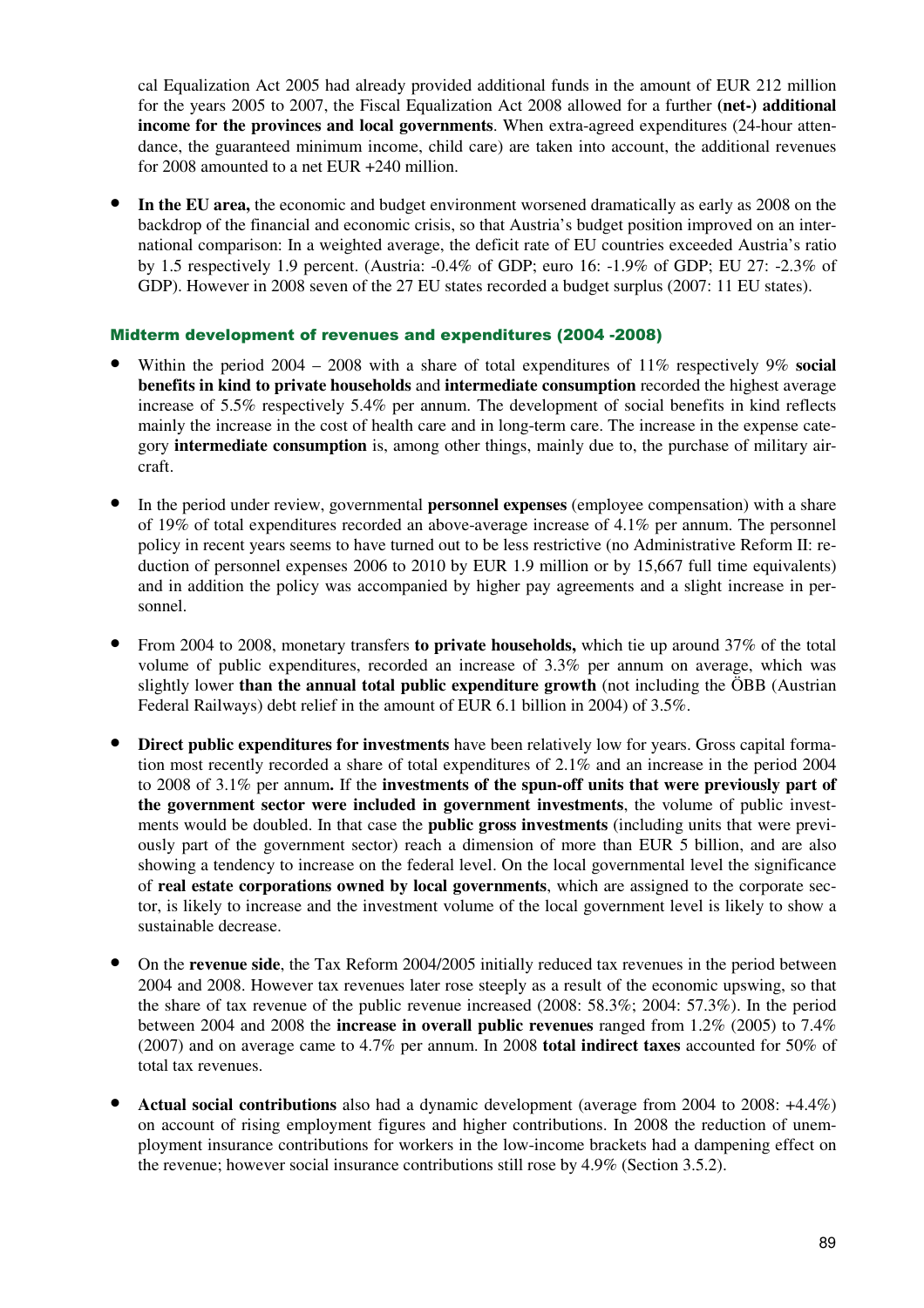- Although federal taxes shared with provincial and local governments are recorded directly as tax revenue of the respective public entity (recipient) and the Fiscal Equalization Act 2008 (FAG) provided for a shift of transfers to local government taxes, in 2008, **intergovernmental transfer revenues** of the **provinces** covered **48%** (2007: 52%) and those of the **local governments 17%** (2007: 18%) of the respective **overall revenues**. The intergovernmental revenue share from the **social security fund** was approximately 25%. With a view to the expenditure side, the federal level essentially (co-) finances services that are offered by other public entities (province-employed teachers, investment contributions for residential housing, environment and infrastructure, federal contributions to finance hospitals, conditional transfers according to the Fiscal Equalization Act 2008 (FAG), grants for sewage disposal and water supply). In 2008 total transfer payments between the federal government, provinces, local governments and social security institutions reached approximately EUR 28 billion (that is 21% of total expenditures); of that amount approximately EUR 20 billion was accounted for by payments of the federal government.
- From a **net perspective** of the **governmental payment flow** (intergovernmental expenditures minus corresponding revenues) it becomes evident that from 2004 until 2008, the period under review, it was primarily **the provinces** that seem to have profited from increased intergovernmental payments that were mainly rendered by the federal government.

#### Public Debt according to Maastricht 2008

- The public debt according to Maastricht increased sharply in 2008 as a result of federalgovernment borrowing for measures to strengthen the equity capital of banks in the framework of the bank-rescue measures starting at the end of October 2008. At the end of 2008 the required Maastricht limit for the overall public debt of 60% of GDP was clearly exceeded at 62.5% of GDP, while in 2007 for the first time in 15 years the **public debt** was slightly below this upper limit (end of 2007: 59.4%). In absolute figures, according to preliminary results, at the end of 2008 public debt reached an amount of EUR 1**7**6.4 billion (2007: EUR 161.0 billion).
- At the end of 2008 the **federal level** accounted for 91.0% of the overall public debt, the **provincial level** for 5.2%, the **municipal level** (including Vienna) for 2.8% and the **social security fund** for 1.0%. In 2008 the increase of the public debt ratio was the most evident on the federal government level at 2.8 percent; slight increases in debt of 0.2 and 0.1 percentage points respectively were also recorded on the provincial level and by the social security fund.
- The federal debt dominates the **creditor structure of the public debt:** The federal government covers its financing requirement mainly by issuing euro bonds, which have been acquired almost completely by foreign investors (in particular from the euro area). By the end of 2008 the **share of foreign debt** reached almost 82%. With a share of 9% the **Austrian banking sector** is the most important **domestic creditor** of public debt. At the end of 2008 **private investors** (enterprises and private households) held less than 2% of the overall public debt (2007: 0.7%). The recorded increase of private investors is mainly due to the acquisition of Federal Treasury Notes in the fourth quarter of 2008.

### 7.2 The Federal Government's Debt Activities in 2008

- At the end of 2008, the debt of the federal government (not including own holdings of federal securities) reached EUR 162.0 billion or 57.4% of GDP (2007: EUR 147.4 billion or 5.4% of GDP) and was thus EUR 14.6 billion or 9.9% above the previous year's figure.
- The very steep rise in public debt in 2008 by EUR 14.6 billion or 9.9% (2007: EUR 2.1 billion or 1.5%) is due to three special factors. First of all, **additional borrowings** of EUR 8 billion were required in order to be prepared for the resolved **rescue measures** of the federal government for recapitalization of banks (granting loans, acquisition of company shares in the amount of up to EUR 15 billion). However by the end of 2008 banks had only accessed EUR 900 million, so that reserve appropriations in the amount of net EUR 6.7 billion were recorded in the federal budget. Secondly **shifts in the area of financial assets** of the federal government took place, by which the government's **hold-**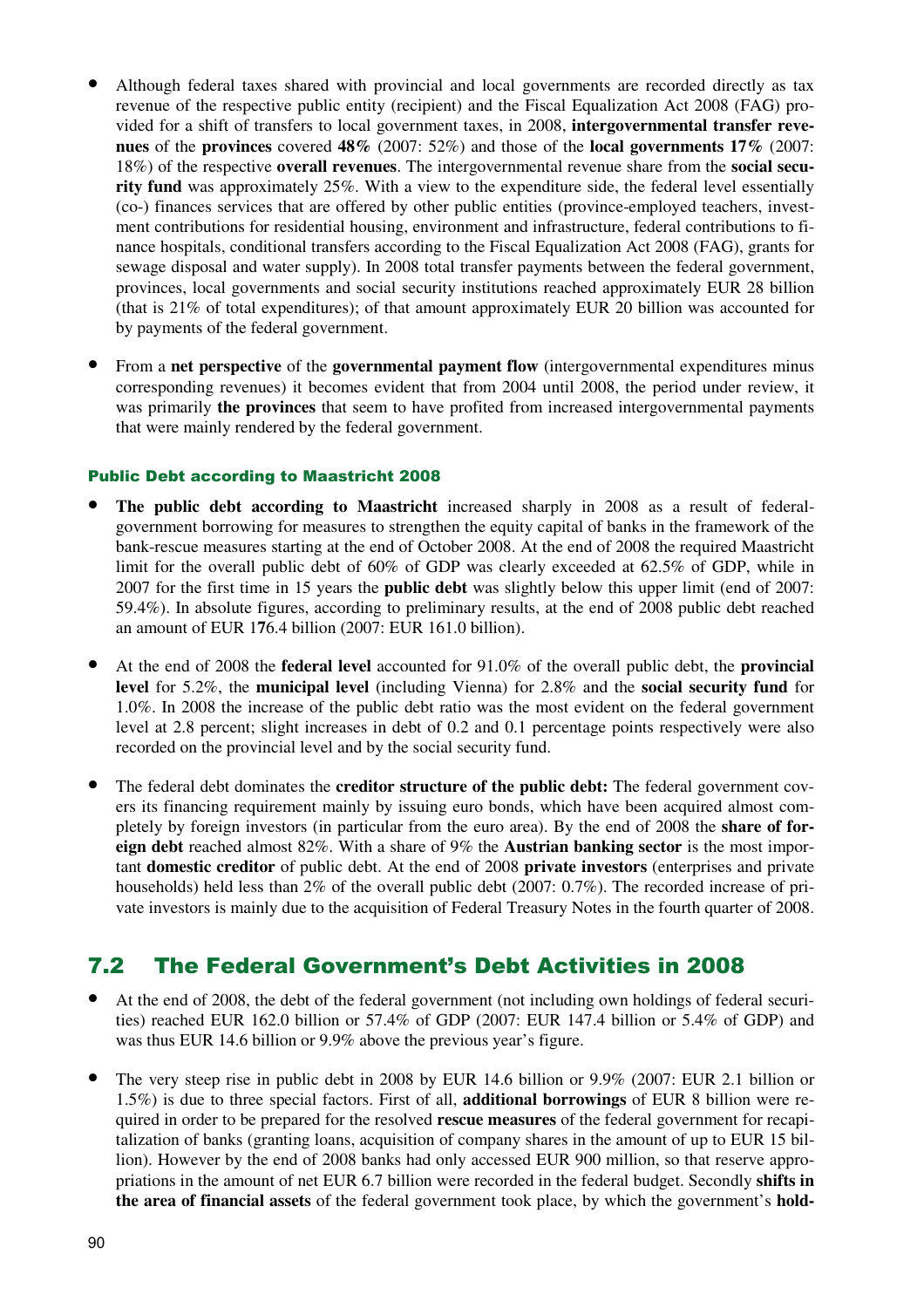**ing of own securities** (mainly government bonds) was reduced by EUR 4 billion on a year-to-year basis. Additionally for the first time since 1999 once again **accounting foreign exchange losses** in the considerable amount of net EUR 1.3 billion were **recorded**, which also increased the level of financial debt.

- At the end of 2008 the **foreign-debt share** of the financial debt (after swaps) amounted to 4.9% and did not change on a year-to-year basis. In 2008 the federal government was not funded exclusively in the form of euro debt, but foreign currency purchases were transferred in the course of derivative transactions (cross-currency swaps and forward foreign exchange contracts) to euro-debt categories.
- The **three-month interest rate** on the money market (EURIBOR) increased by October 2008 by more than 60 basis points from 4.5% to 5.1% and afterwards by the end of the year fell to an interest rate of only 3.3% in the course of the liquidity and confidence crisis that had come to a head on financial markets. In 2008 the European Central Bank lowered the minimum bid rate from 4.25% to 2.50%. Starting with August 2008 **yields of government bonds** in the euro area decreased on the backdrop of very high volatility. **The secondary market yield of the federal government** (in the 10 year range) was 4.3% on an annual average and corresponded to the previous year's value.
- The **yield difference** of German government bonds to Austrian government bonds in the 10-year term segment widened dramatically as a result of financial market turbulences. In the second half of 2008 the yield difference rose to as much as 81 basis points (December); however this development was not a specific Austrian phenomenon. On an annual average at 29 basis points, the yield difference of Austria to Germany was less than those to other countries in the euro area (euro-12 average not including Luxemburg 2008: 42 basis points; 2007: 12 basis points).
- In **2008** the **federal government's debt management** covered the **financial requirements of the federal government** to a lesser extent than in the previous years by financial products with fixed interest rates and long maturities. This was in light of strong demand for short financial market titles, increased risk spread to longer term funding as well as the expectation of a lowering of interest rates on bond markets as a result of the economic crisis. In spite of a slight orientation toward **money market funding** in the second half of 2008, in connection with interest rate variability and the refinancing risk, the risk-averse basic structure of the debt portfolio of the federal government was retained.
- **Euro federal bonds** whose share of gross borrowing (including swaps) reached only approximately 55% of the total volume in 2008 (2007: about 88%) were once again the primary funding source. However, **Austrian treasury bills (ATBs)** became significantly more important and their share of financial debt (after swaps) increased from 0.4% (end of 2007) to 5.1 (end of 2008).
- In 2008 the average **remaining time to maturity of the total debt portfolio** decreased once again for the first time since 2001, but at the end of the year was still on a high level at 8.3 years. At the end of the year under review, 92.1% of the outstanding debt of the federal government had a **fixed interest rate** (2007: 96.6%).
- The average **nominal interest rate** of the federal government's financial debt decreased slightly once again (2008: 4.2%; 2007: 4.3%). This development was triggered by a lowering of the remaining time to maturity and by a repayment of debt categories with a higher nominal interest rate of up to 6.5%. With a coupon of 5.0 % the euro government bonds tranche from 1998 to 2008, which had the highest redemption volume of almost EUR 8 billion, exceeded the market interest rate level in 2008. At the present time, actual yields are likely to be slightly below the nominal interest rate of 4.2%.
- The increase of the **foreign debt ratio of the federal government,** which essentially was brought about by the purchase of **euro debt securities** of the federal government by foreigners, continued in 2008. This gain was traced to both the purchase of **euro paper** and also **foreign currency debt** securities of the federal government (mainly in the short-term maturity segment). At the end of 2008 the **foreign debt ratio of the federal government** was an overall 82% (2007: 79%).